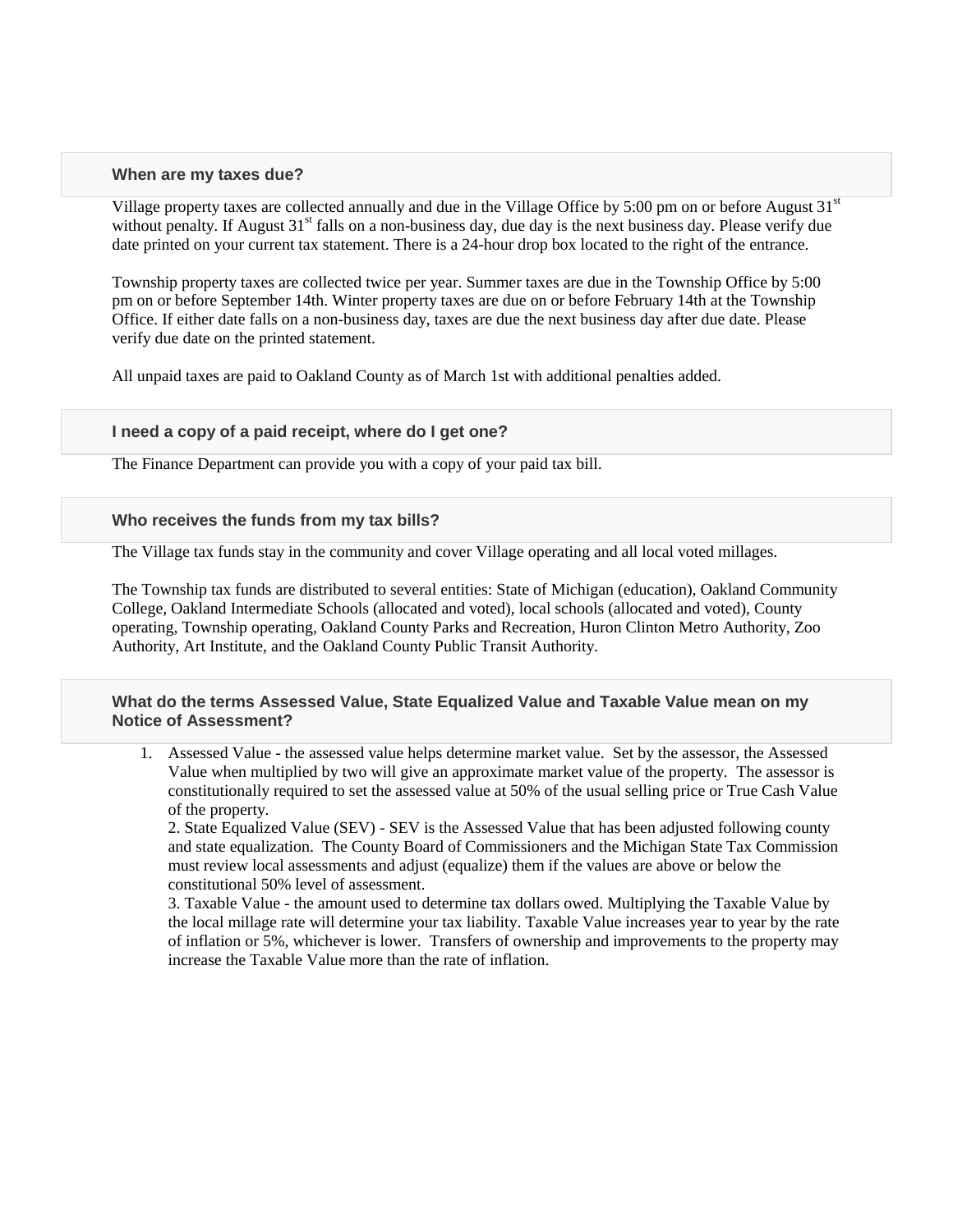#### **What determines the Taxable Value?**

On March 15, 1994 Michigan voters approved the constitutional amendment known as Proposal A. The Taxable Value was created as part of this legislation. Taxable Value, or the figure that is multiplied by the millage rate, can only increase each year by the rate of inflation or 5% whichever is lower. The Taxable Value on the property is said to be 'capped' if the property owner has not had any additions or losses on the property or did not purchase it in the preceding year. The legislators who wrote and put Proposal A on the ballot intended to put a cap on the value of the property to tie the increase in valuation to the inflation rate so that taxpayers wouldn't be as affected by a robust upswing in the housing market.

#### **What other factors would cause an increase in my taxes?**

The Taxable Value is required by the Michigan Constitution to increase each year by the rate of inflation or 5% whichever is lower. However, taxes can increase above this amount if the citizens of Franklin have voted for any special revenues, such as a school improvement bond.

**Property values in my neighborhood have been decreasing, will my property valuation decrease as well?**

Unfortunately there isn't a yes or no answer to that question. If you have owned your property for a significant amount of time, it is more likely that your State Equalized Value (SEV) far exceeds your Taxable Value. If this is the case, a decrease in valuation caused by a cooling real estate market will be reflected in your SEV. However, if you are a longtime property owner, the SEV could decrease while the Taxable Value increases.

## **Does this mean I'll have to pay more property taxes instead of less?**

In the previous scenario, the answer is yes. The Taxable Value will rise by the inflationary increase; this figure multiplied by the local unit's millage rate will determine your annual property tax liability.

#### **Why won't my taxes decrease if my property value is decreasing?**

Proposal A allowed many residents to pay property taxes on less than half of their home's market value by 'capping' the Taxable Value at the same time still allowing the assessor to determine the market value by adjusting the SEV. This caused, for many property owners, a great disparity between the SEV figure and the Taxable Value. The assessor can reduce the SEV to reflect the changes in property value but if the Taxable Value is still below the SEV your tax liability will continue to increase until the two figures match.

#### **Will my taxes ever decrease?**

If a property's value decreases each year, the SEV will eventually equal the Taxable Value. Since the Taxable Value cannot exceed the SEV, subsequent decreases in SEV will cause a decrease in Taxable Value which will lower your property tax liability. For many homeowners, due to the gap between the SEV and Taxable Value figures, it would take several years of depressed market conditions to make the SEV and Taxable Value equal. If you recently purchased your home, it is more likely your SEV and Taxable Value are close or already equal.